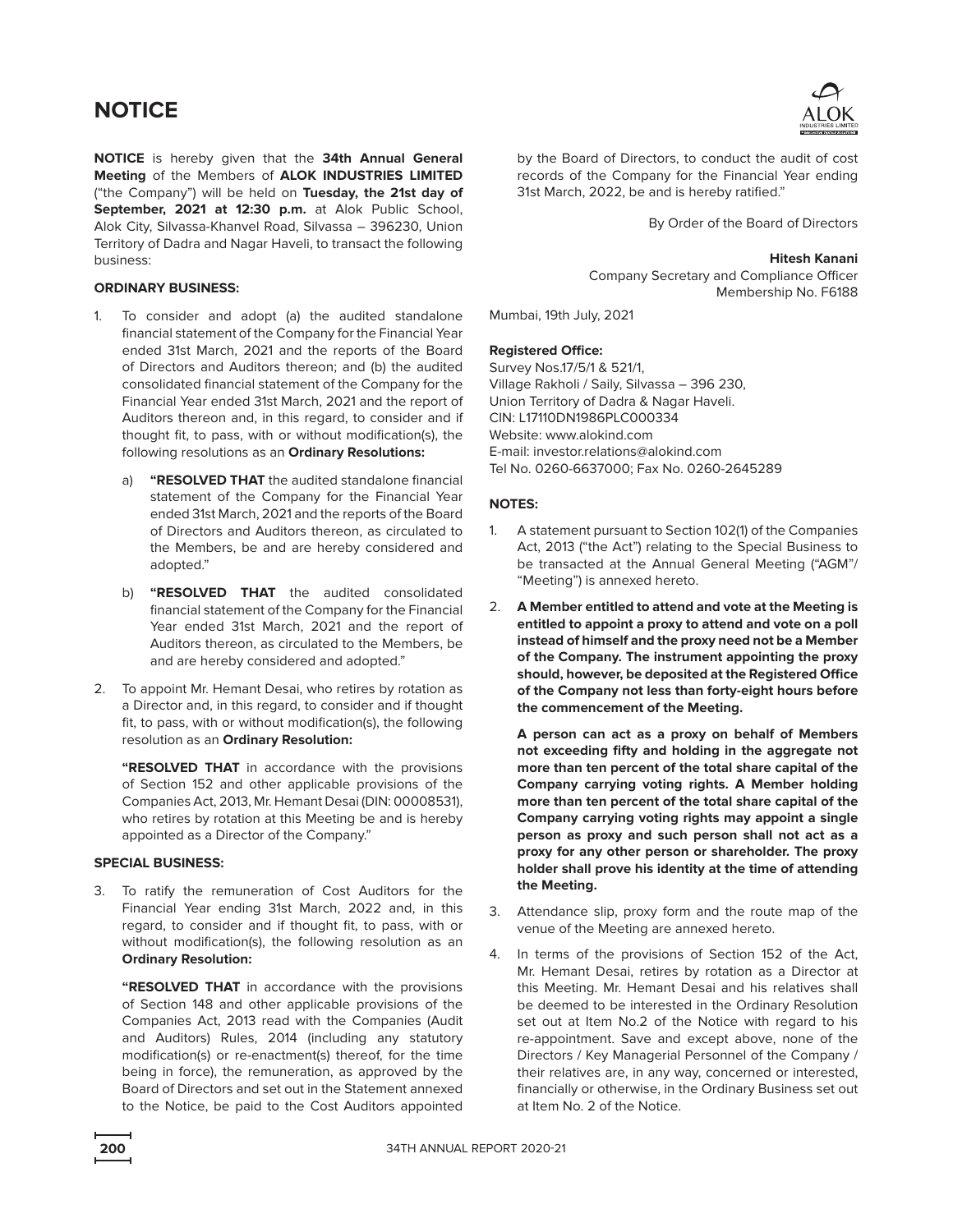- 5. A detailed profile of Mr. Hemant Desai along with additional information required under Regulation 36(3) of the SEBI (Listing Obligations and Disclosure Requirements) Regulations, 2015 ('Listing Regulations') and Secretarial Standard on General Meetings is provided separately by way of an Annexure to the Notice.
- 6. In compliance with the MCA Circulars and SEBI Circulars, Notice of the AGM along with the Annual Report 2020-21 is being sent only through electronic mode to those Members whose e-mail address is registered with the Company/ Depository Participants (DPs). Members whose e-mail address is not registered with the Company/ DPs, physical copies of Annual Report 2020-21 are being sent by the modes permitted under the Act. Members may note that the Notice and Annual Report 2020-21 will also be available on the Company's website at www.alokind.com and websites of the Stock Exchanges i.e., BSE Limited and National Stock Exchange of India Limited at www.bseindia.com and www.nseindia.com, respectively.
- 7. For receiving all communication (including Annual Report) from the Company electronically:
	- a) Members holding the shares in physical mode and who have not registered / updated their e-mail address with the Company are requested to register / update the same by writing to the Registrar and Transfer Agents (RTA), M/s. Link Intime India Private Limited, C-101, 247 Park, LBS Marg, Vikhroli (West), Mumbai 400 083 Tel: (022) 4918 6270, Fax: (022) 4918 6060, e-mail: rnt.helpdesk@linkintime.co.in of the Company.
	- b) Members holding the shares in dematerialized mode are requested to register / update their e-mail address with the relevant Depository Participant.
- 8. Institutional/ Corporate Members (that is, other than Individuals, HUFs, NRIs, etc.) intending to send their authorized representative(s) to attend the Meeting are required to send the Board Resolution / Power of Attorney / Authority Letter, etc., together with attested specimen signature(s) of the duly authorized representative(s) authorized under the said Board Resolution to attend and vote on their behalf at the Meeting.
- 9. Members / Proxies / Authorized Representatives are requested to bring to the Meeting necessary details of their shareholding, attendance slip(s) and copy(ies) of Annual Report.
- 10. In case of joint holders, the Member whose name appears as first holder in the order of names as per the Register of Members of the Company will be entitled to vote at the AGM.
- 11. The Register of Directors and Key Managerial Personnel and their shareholding maintained under Section 170 of the Act and the Register of Contracts or Arrangements in

which the Directors are interested and other documents as referred in the Notice are available for inspection by the Members at the Registered Office of the Company during business hours on all working days except Saturdays, Sundays and National Holidays up to the date of the AGM.

- 12. Members holding the shares in single name are advised to avail the facility of nomination in respect of the shares held by them pursuant to the provisions of Section 72 of the Act. Members holding the shares in physical form desiring to avail this facility may send their nomination in the prescribed Form No. SH-13 duly filled in to the RTA of the Company. Members holding the shares in dematerialized mode may contact their respective DPs for availing this facility.
- 13. A person, whose name is recorded in the Register of Members or in the Register of Beneficial Owners maintained by the Depositories as on the Cut-off Date i.e. 14th September, 2021 only shall be entitled to avail the facility of remote e-voting. A person who is not a Member as on the Cut-off Date, should treat the Notice for information purpose only.
- 14. The Ministry of Corporate Affairs has notified provisions relating to unpaid / unclaimed dividend under Sections 124 and 125 of the Act and Investor Education and Protection Fund (Accounting, Audit, Transfer and Refund) Rules, 2016 (IEPF Rules). As per these Rules, dividends which are not encashed / claimed by the shareholder for a period of seven consecutive years shall be transferred to the Investor Education and Protection Fund (IEPF) Authority. The IEPF Rules also mandate the companies to transfer the shares of shareholders whose dividends remain unpaid / unclaimed for a period of seven consecutive years to the demat account of IEPF Authority.
- 15. The Company has transferred the unpaid or unclaimed dividends declared, from time to time, to the IEPF Authority established by the Central Government. Details of dividends so far transferred to the IEPF Authority are available on the website of the IEPF Authority and can be accessed through the link: http://www.iepf.gov.in. Further the Company has also transferred to the IEPF Authority all the shares in respect of which dividend had remained unpaid or unclaimed for seven consecutive years or more as on the due date of transfer. Details of the shares so far transferred to the IEPF Authority are available on the Company's website and can be accessed through the link: https://www.alokind.com/ downloads/unclaimed\_equity\_dividend&transfer\_of shares\_to\_iepf.pdf. The said details have also been uploaded on the website of the IEPF Authority and can be accessed through the link: www.iepf.gov.in. Members may note that the shares as well as unclaimed dividends transferred to IEPF Authority can be claimed back from the IEPF Authority.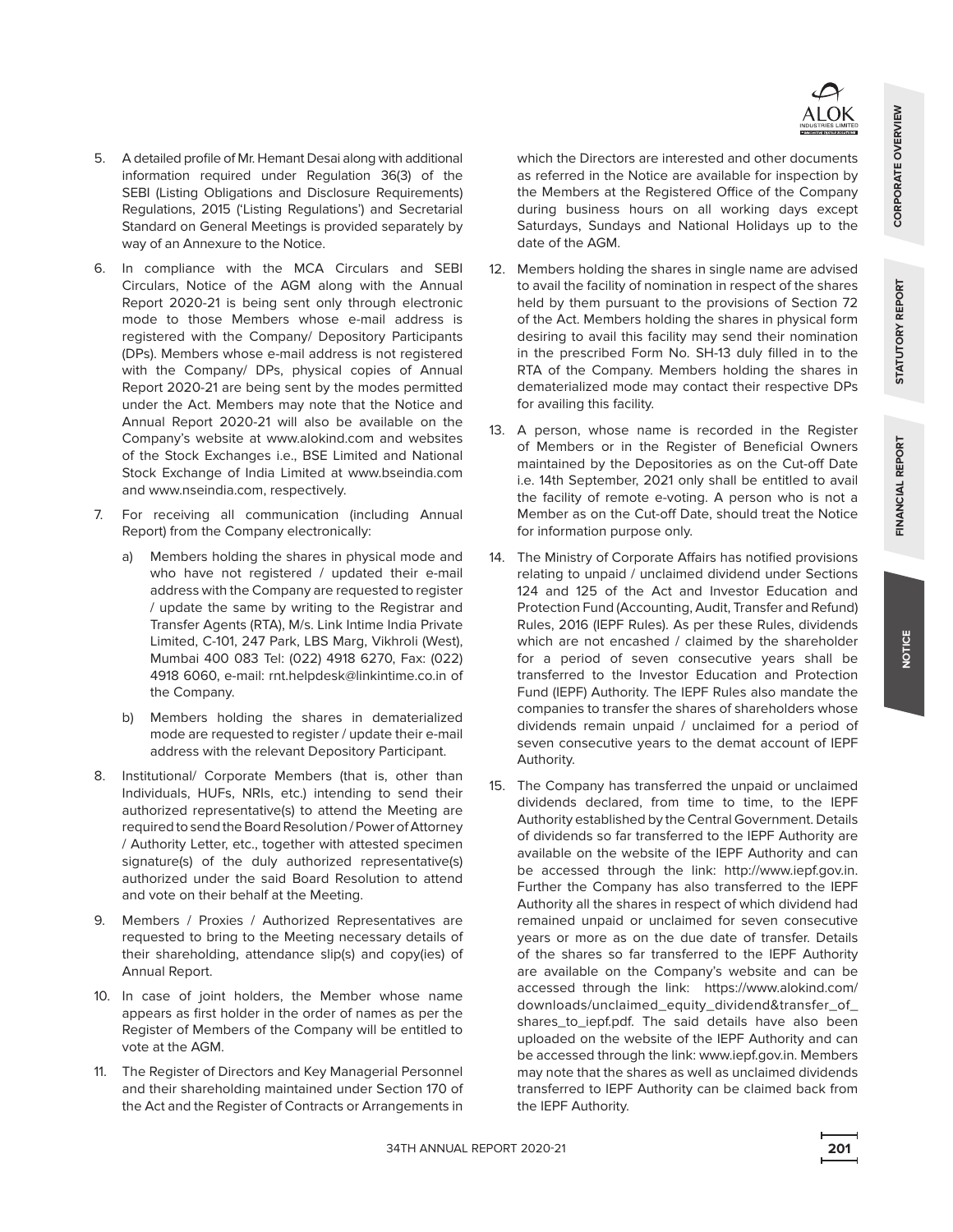- 16. Members of the Company whose unclaimed dividend or the shares associated therewith have been transferred by the Company to the IEPF Authority in compliance with the statutory requirements as aforesaid, may visit the Company's website at https://www.alokind.com/ downloads/AlokIndustries\_IEPF\_R10.pdf to understand the procedure in detail along with the supporting documents to be provided for claiming back the said unclaimed dividend or the shares from IEPF Authority.
- 17. Members are requested to address all correspondences, including shareholding related documents and dividend matters to the Company's RTA.
- 18. In accordance with the provisions of Schedule VI of Listing Regulations, the Company had opened a Demat Suspense Account with National Securities Depository Limited and as on 31st March, 2021, 30,540 Equity Shares are lying in the said account.
- 19. As per Regulation 40 of Listing Regulations, as amended, securities of listed companies can be transferred only in dematerialized form with effect from 1st April, 2019, except in case of request received for transmission or transposition of securities. In view of this and to eliminate all risks associated with the physical shares and for ease of portfolio management, Members holding the shares in physical form are requested to consider converting their holdings to dematerialized form. Members can contact the Company or Company's RTA for assistance in this regard.
- 20. Members holding the shares in dematerialized form are requested to intimate the change of bank mandates, address, name, bank details, nomination, e-mail address etc., if any, to their respective DPs.
- 21. Members holding the shares in the physical form are requested to intimate the following directly to the Company's RTA.
	- (a) Bank Mandate with full particulars;
	- (b) Intimate changes, if any, in their address/ name, bank details, NECS/ECS, mandates, nominations, power of attorney etc. at an early date;
	- (c) Apply for consolidation of folios, if shareholdings are under multiple folios in identical names or joint holding in the same order of names;
	- (d) Send their Share Certificates for consolidation; and
	- (e) Request for nomination forms for making nominations, as per the format prescribed under the Act. Members holding the shares in the dematerialized (electronic) form are requested to intimate the aforesaid changes directly to their DPs, as applicable.



22. Non-Resident Indian Members are requested to immediately inform the Company or its RTA or the concerned DP, as the case may be, about the following: (a) The change in the residential status on return to India for permanent settlement; (b) The particulars of the NRE account with a bank in India, if not furnished earlier.

## 23. **(A) PROCEDURE FOR REMOTE E-VOTING:**

 Pursuant to the provisions of Section 108 and other applicable provisions, if any, of the Act read with the Rules made thereunder, as amended, and Regulation 44 of Listing Regulations, read with circular of SEBI on e-Voting Facility provided by Listed Entities, dated 9th December, 2020, the Company is providing to its Members facility to exercise their right to vote on resolutions proposed to be passed at AGM by electronic means (**"e-voting"**). Members may cast their votes remotely, using an electronic voting system on the dates mentioned herein below (**"remote e-voting"**).

 The Company has engaged the services of National Securities Depository Limited (**'NSDL'**) as the agency to provide e-voting facility.

 The manner of voting, including voting remotely by (a) Individual Shareholders holding the shares of the Company in demat mode, (b) shareholders other than individuals holding the shares of the Company in demat mode and shareholders holding the shares of the Company physical mode and (c) Members who have not registered their email addresses, is provided in the instructions given below.

 The remote e-voting facility will be available during the following voting period:

| Commencement        | 9:00 a.m. (IST) on   |  |  |
|---------------------|----------------------|--|--|
| of remote e-voting: | 17th September, 2021 |  |  |
| End of remote       | 5:00 p.m. (IST) on   |  |  |
| e-voting:           | 20th September, 2021 |  |  |

 The remote e-voting will not be allowed beyond the aforesaid date and time and the remote e-voting module shall be forthwith disabled by Link Intime upon expiry of the aforesaid period.

 Voting rights of a Member / Beneficial Owner (in case of electronic shareholding) shall be in proportion to his/her/its shareholding in the paid-up equity share capital of the Company as on the cut-off date, that is, 14th September, 2021 ("Cut-off Date").

 The Board of Directors of the Company has appointed Mr. Virendra Bhatt, a Practising Company Secretary (Membership No.: A-1157), as Scrutiniser to scrutinise the remote e-voting process in a fair and transparent manner and he has communicated his willingness to be appointed and will be available for the said purpose.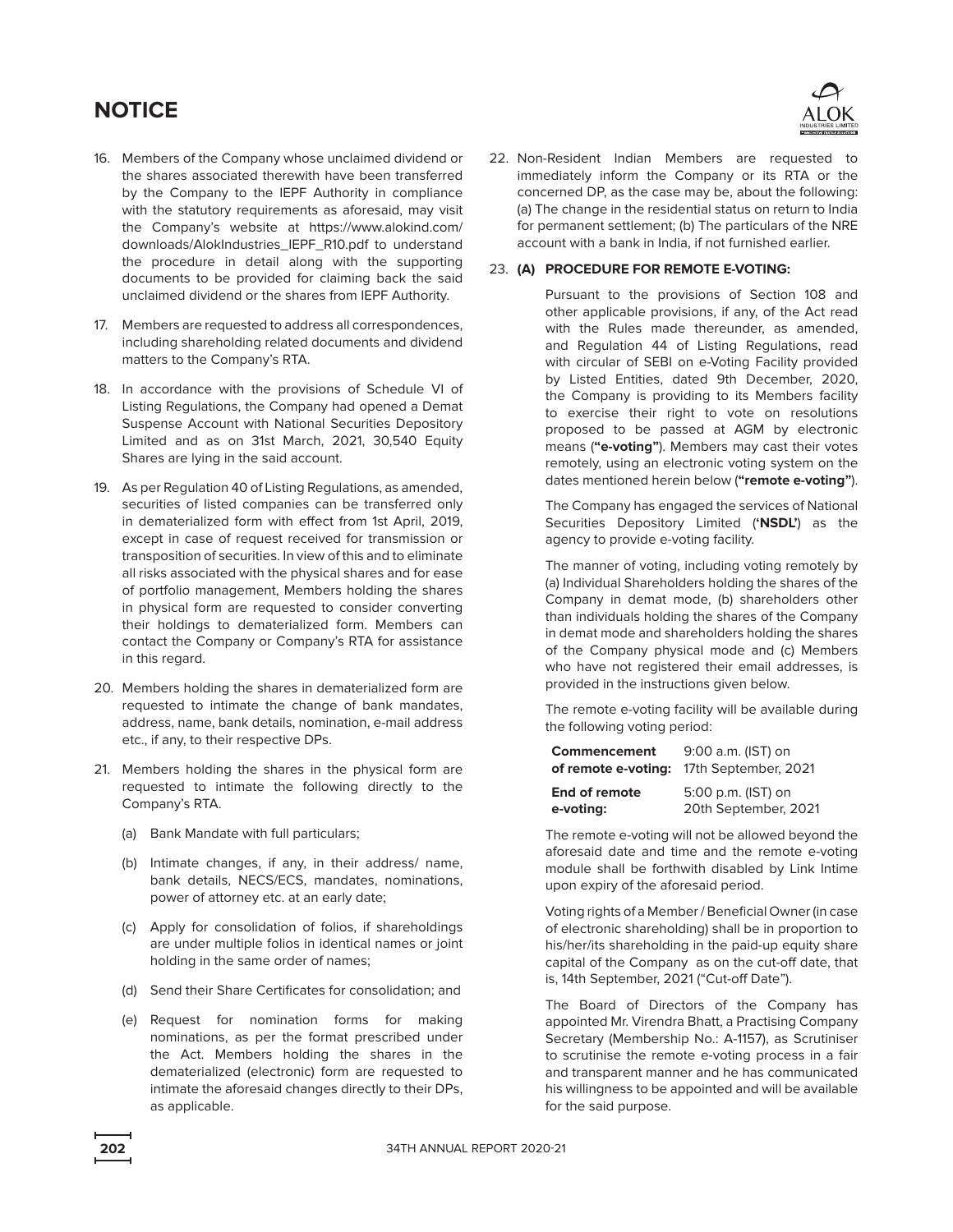

CORPORATE OVERVIEW

 **How do I vote electronically using NSDL e-Voting system?**

The way to vote electronically on NSDL e-Voting system consists of "Two Steps" which are mentioned below:

## **Step 1: Access to NSDL e-Voting system**

## **A) Login method for e-Voting for Individual shareholders holding securities in demat mode**

 In terms of SEBI circular dated 9th December, 2020 on e-Voting facility provided by Listed Companies, Individual shareholders holding securities in demat mode are allowed to vote through their demat account maintained with Depositories and Depository Participants. Shareholders are advised to update their mobile number and email Id in their demat accounts in order to access e-Voting facility.

Login method for Individual shareholders holding securities in demat mode is given below:

| <b>Type of shareholders</b>                                                                                                       | Login Method                                                                                                                                                                                                                                                                                                                                                                                                                                                                                                                                                                                                                                                                                                                                                                                                                                                 |
|-----------------------------------------------------------------------------------------------------------------------------------|--------------------------------------------------------------------------------------------------------------------------------------------------------------------------------------------------------------------------------------------------------------------------------------------------------------------------------------------------------------------------------------------------------------------------------------------------------------------------------------------------------------------------------------------------------------------------------------------------------------------------------------------------------------------------------------------------------------------------------------------------------------------------------------------------------------------------------------------------------------|
| Individual Shareholders<br>holding<br>securities<br>in demat mode with<br>NSDL.                                                   | Existing <b>IDeAS</b> user can visit the e-Services website of NSDL Viz. https://eservices.nsdl.com<br>1.<br>either on a Personal Computer or on a mobile. On the e-Services home page click on the<br>"Beneficial Owner" icon under "Login" which is available under 'IDeAS' section, this will<br>prompt you to enter your existing User ID and Password. After successful authentication, you<br>will be able to see e-Voting services under Value added services. Click on "Access to e-Voting"<br>under e-Voting services and you will be able to see e-Voting page. Click on Company name or<br>e-Voting service provider i.e. NSDL and you will be re-directed to e-Voting website of NSDL<br>for casting your vote during the remote e-Voting period or voting during the Meeting.                                                                   |
|                                                                                                                                   | 2.<br>If you are not registered for IDeAS e-Services, option to register is available at https://<br>eservices.nsdl.com. Select "Register Online for IDeAS Portal" or click at https://eservices.<br>nsdl.com/SecureWeb/IdeasDirectReg.jsp                                                                                                                                                                                                                                                                                                                                                                                                                                                                                                                                                                                                                   |
|                                                                                                                                   | Visit the e-Voting website of NSDL. Open web browser by typing the following URL: https://<br>3.<br>www.evoting.nsdl.com/either on a Personal Computer or on a mobile. Once the home page of<br>e-Voting system is launched, click on the icon "Login" which is available under 'Shareholder/<br>Member' section. A new screen will open. You will have to enter your User ID (i.e. your<br>sixteen digit demat account number held with NSDL), Password/OTP and a Verification Code<br>as shown on the screen. After successful authentication, you will be redirected to NSDL<br>Depository site wherein you can see e-Voting page. Click on Company name or <b>e-Voting</b><br>service provider i.e. NSDL and you will be redirected to e-Voting website of NSDL for casting<br>your vote during the remote e-Voting period or voting during the Meeting. |
|                                                                                                                                   | Shareholders/Members can also download NSDL Mobile App "NSDL Speede" facility by<br>4.                                                                                                                                                                                                                                                                                                                                                                                                                                                                                                                                                                                                                                                                                                                                                                       |
|                                                                                                                                   | scanning the QR code mentioned below for seamless voting experience.<br>NSDL Mobile App is available on                                                                                                                                                                                                                                                                                                                                                                                                                                                                                                                                                                                                                                                                                                                                                      |
|                                                                                                                                   | Google Play<br>App Store                                                                                                                                                                                                                                                                                                                                                                                                                                                                                                                                                                                                                                                                                                                                                                                                                                     |
|                                                                                                                                   | 回报交易回                                                                                                                                                                                                                                                                                                                                                                                                                                                                                                                                                                                                                                                                                                                                                                                                                                                        |
| Individual Shareholders 1.<br>holding securities in<br>demat mode with CDSL                                                       | Existing users who have opted for Easi / Easiest, they can login through their user id<br>and password. Option will be made available to reach e-Voting page without any further<br>authentication. The URL for users to login to Easi / Easiest are https://web.cdslindia.com/<br>myeasi/home/login or www.cdslindia.com and click on New System Myeasi.                                                                                                                                                                                                                                                                                                                                                                                                                                                                                                    |
|                                                                                                                                   | 2.<br>After successful login of Easi/Easiest the user will be also able to see the E Voting Menu. The<br>Menu will have links of <b>e-Voting service provider i.e. NSDL</b> . Click on <b>NSDL</b> to cast your vote.                                                                                                                                                                                                                                                                                                                                                                                                                                                                                                                                                                                                                                        |
|                                                                                                                                   | 3.<br>If the user is not registered for Easi/Easiest, option to register is available at https://web.<br>cdslindia.com/myeasi/Registration/EasiRegistration                                                                                                                                                                                                                                                                                                                                                                                                                                                                                                                                                                                                                                                                                                  |
|                                                                                                                                   | Alternatively, the user can directly access e-Voting page by providing demat Account<br>4.<br>Number and PAN from a link in www.cdslindia.com home page. The system will authenticate<br>the user by sending OTP on registered Mobile & Email as recorded in the demat Account.<br>After successful authentication, user will be provided links for the respective ESP i.e. NSDL<br>where the e-Voting is in progress.                                                                                                                                                                                                                                                                                                                                                                                                                                       |
| Individual Shareholders<br>(holding<br>securities<br>in<br>demat<br>mode)<br>through<br>login<br>their<br>depository participants | You can also login using the login credentials of your demat account through your Depository<br>Participant registered with NSDL/CDSL for e-Voting facility. Upon logging in, you will be able to<br>see e-Voting option. Click on e-Voting option, you will be redirected to NSDL/CDSL Depository site<br>after successful authentication, wherein you can see e-Voting feature. Click on Company name<br>or e-Voting service provider i.e. NSDL and you will be redirected to e-Voting website of NSDL for<br>casting your vote during the remote e-Voting period or voting during the Meeting.                                                                                                                                                                                                                                                            |

 **Important note:** Members who are unable to retrieve User ID/ Password are advised to use Forget User ID and Forget Password option available at abovementioned website.

**STATUTORY REPORT**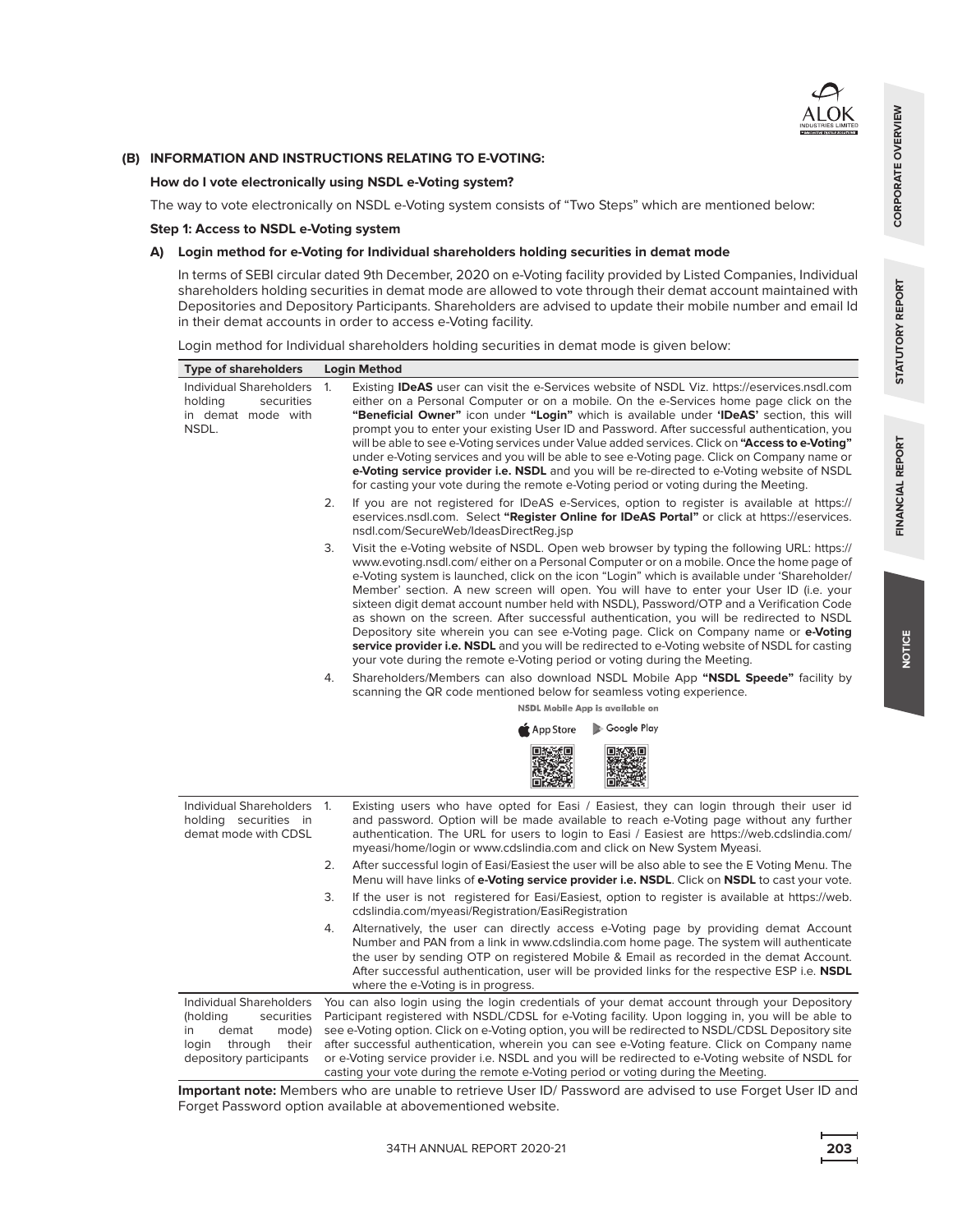

 **Helpdesk for Individual Shareholders holding securities in demat mode for any technical issues related to login through Depository i.e. NSDL and CDSL.**

| Login type | <b>Helpdesk details</b>                                                                                                                                                                                                                             |
|------------|-----------------------------------------------------------------------------------------------------------------------------------------------------------------------------------------------------------------------------------------------------|
|            | Individual Shareholders holding Members facing any technical issue in login can contact NSDL helpdesk by sending a<br>securities in demat mode with NSDL request at evoting@nsdl.co.in or call at toll free no.: 1800 1020 990 and 1800 22 44 30    |
|            | Individual Shareholders holding Members facing any technical issue in login can contact CDSL helpdesk by sending<br>securities in demat mode with CDSL a request at helpdesk.evoting@cdslindia.com or contact at 022-23058738 or<br>022-23058542-43 |

 **B) Login Method for e-Voting for shareholders other than Individual shareholders holding securities in demat mode and shareholders holding securities in physical mode.**

### **How to Log-in to NSDL e-Voting website?**

- 1. Visit the e-Voting website of NSDL. Open web browser by typing the following URL: https://www.evoting. nsdl.com/ either on a Personal Computer or on a mobile.
- 2. Once the home page of e-Voting system is launched, click on the icon "Login" which is available under 'Shareholder/Member' section.
- 3. A new screen will open. You will have to enter your User ID, your Password/OTP and a Verification Code as shown on the screen.

 Alternatively, if you are registered for NSDL eservices i.e. IDEAS, you can log-in at https://eservices.nsdl. com/ with your existing IDEAS login. Once you log-in to NSDL eservices after using your log-in credentials, click on e-Voting and you can proceed to Step 2 i.e. Cast your vote electronically.

4. Your User ID details are given below :

|    | Manner of holding the shares i.e. Your User ID is:<br>Demat (NSDL or CDSL) or Physical |                                                                                                                                                               |
|----|----------------------------------------------------------------------------------------|---------------------------------------------------------------------------------------------------------------------------------------------------------------|
| a) | For Members who hold the<br>shares in demat account with<br>NSDL.                      | 8 Character DP ID followed by 8 Digit Client ID<br>For example if your DP ID is IN300*** and Client ID is 12****** then your user ID is<br>IN300***12*******. |
| b) | For Members who hold the<br>shares in demat account with<br>CDSL.                      | 16 Digit Beneficiary ID<br>For example if your Beneficiary ID is 12***************<br>then your user ID is<br>$12*******************$                         |
| C) | For Members holding<br>the<br>shares in Physical Form.                                 | EVEN Number followed by Folio Number registered with the Company<br>For example if folio number is 001*** and EVEN is 101456 then user ID is<br>101456001***  |

- 5. Password details for shareholders other than Individual shareholders are given below:
	- a) If you are already registered for e-Voting, then you can use your existing password to login and cast your vote.
	- b) If you are using NSDL e-Voting system for the first time, you will need to retrieve the 'initial password' which was communicated to you. Once you retrieve your 'initial password', you need to enter the 'initial password' and the system will force you to change your password.
	- c) How to retrieve your 'initial password'?
		- (i) If your email ID is registered in your demat account or with the Company, your 'initial password' is communicated to you on your email ID. Trace the email sent to you from NSDL from your mailbox. Open the email and open the attachment i.e. a .pdf file. Open the .pdf file. The password to open the .pdf file is your 8 digit client ID for NSDL account, last 8 digits of client ID for CDSL account or folio number for the shares held in physical form. The .pdf file contains your 'User ID' and your 'initial password'.
		- (ii) If your email ID is not registered, please follow steps mentioned below in **process for those shareholders whose email ids are not registered.**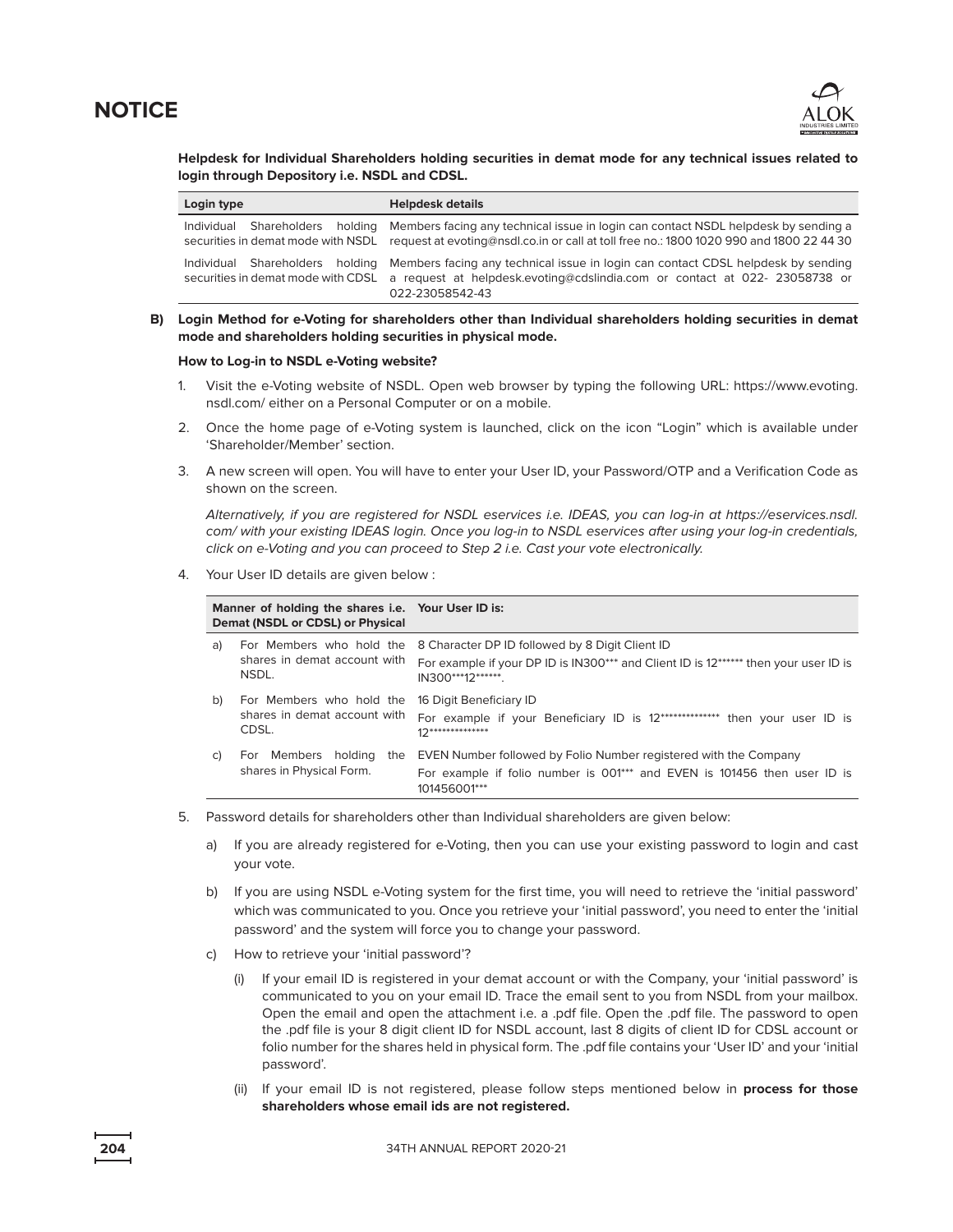

- 6. If you are unable to retrieve or have not received the "Initial password" or have forgotten your password:
	- a) Click on **"Forgot User Details/ Password?"** (If you are holding the shares in your demat account with NSDL or CDSL) option available on www.evoting.nsdl.com.
	- b) **Physical User Reset Password?"** (If you are holding the shares in physical mode) option available on www.evoting.nsdl.com.
	- c) If you are still unable to get the password by aforesaid two options, you can send a request at evoting@ nsdl.co.in mentioning your demat account number/folio number, your PAN, your name and your registered address etc.
	- d) Members can also use the OTP (One Time Password) based login for casting the votes on the e-Voting system of NSDL.
- 7. After entering your password, tick on Agree to "Terms and Conditions" by selecting on the check box.
- 8. Now, you will have to click on "Login" button.
- 9. After you click on the "Login" button, Home page of e-Voting will open.

### **Step 2: Cast your vote electronically on NSDL e-Voting system.**

## **How to cast your vote electronically on NSDL e-Voting system?**

- 1. After successful login at Step 1, you will be able to see all the companies "EVEN" in which you are holding the shares and whose voting cycle and General Meeting is in active status.
- 2. Select "EVEN" of Company for which you wish to cast your vote during the remote e-Voting period and cast your vote during the General Meeting. For joining Virtual Meeting, you need to click on "VC/OAVM" link placed under "Join General Meeting".
- 3. Now you are ready for e-Voting as the Voting page opens.
- 4. Cast your vote by selecting appropriate options i.e. assent or dissent, verify/modify the number of the shares for which you wish to cast your vote and click on "Submit" and also "Confirm" when prompted.
- 5. Upon confirmation, the message "Vote cast successfully" will be displayed.
- 6. You can also take the printout of the votes cast by you by clicking on the print option on the confirmation page.

 7. Once you confirm your vote on the resolution, you will not be allowed to modify your vote.

## **General Guidelines for shareholders**

- 1. Institutional shareholders (i.e. other than individuals, HUF, NRI etc.) are required to send scanned copy (PDF/JPG Format) of the relevant Board Resolution/ Authority letter etc. with attested specimen signature of the duly authorized signatory(ies) who are authorized to vote, to the Scrutinizer by e-mail to bhattvirendra1945@yahoo.co.in with a copy marked to evoting@nsdl.co.in.
- 2. It is strongly recommended not to share your password with any other person and take utmost care to keep your password confidential. Login to the e-voting website will be disabled upon five unsuccessful attempts to key in the correct password. In such an event, you will need to go through the "Forgot User Details/Password?" or "Physical User Reset Password?" option available on www.evoting. nsdl.com to reset the password.
- 3. In case of any queries, you may refer the Frequently Asked Questions (FAQs) for Shareholders and e-voting user manual for Shareholders available at the download section of www.evoting.nsdl.com or call on toll free no.: 1800 1020 990 and 1800 22 44 30 or send a request at evoting@nsdl.co.in
- **C) Process for those shareholders whose email ids are not registered with the depositories for procuring user id and password and registration of e mail ids for e-voting for the resolutions set out in this Notice:**
	- 1. In case the shares are held in physical mode please provide Folio No., Name of shareholder, scanned copy of the Share Certificate (front and back), PAN (self attested scanned copy of PAN card), AADHAR (self attested scanned copy of Aadhar Card) by email to RTA at rnt.helpdesk@linkintime.co.in.
	- 2. In case the shares are held in demat mode, please provide DPID-CLID (16 digit DPID + CLID or 16 digit beneficiary ID), Name, client master or copy of Consolidated Account statement, PAN (self attested scanned copy of PAN card), AADHAR (self attested scanned copy of Aadhar Card) to RTA at rnt.helpdesk@linkintime. co.in. If you are an Individual shareholder holding securities in demat mode, you are requested to refer to the login method explained at **step 1 (A)** i.e. **Login method for e-Voting for Individual shareholders holding securities in demat mode.**

**NOTICE**

**FINANCIAL REPORT STATUTORY REPORT CORPORATE OVERVIEW**

**STATUTORY REPORT** 

FINANCIAL REPORT

CORPORATE OVERVIEW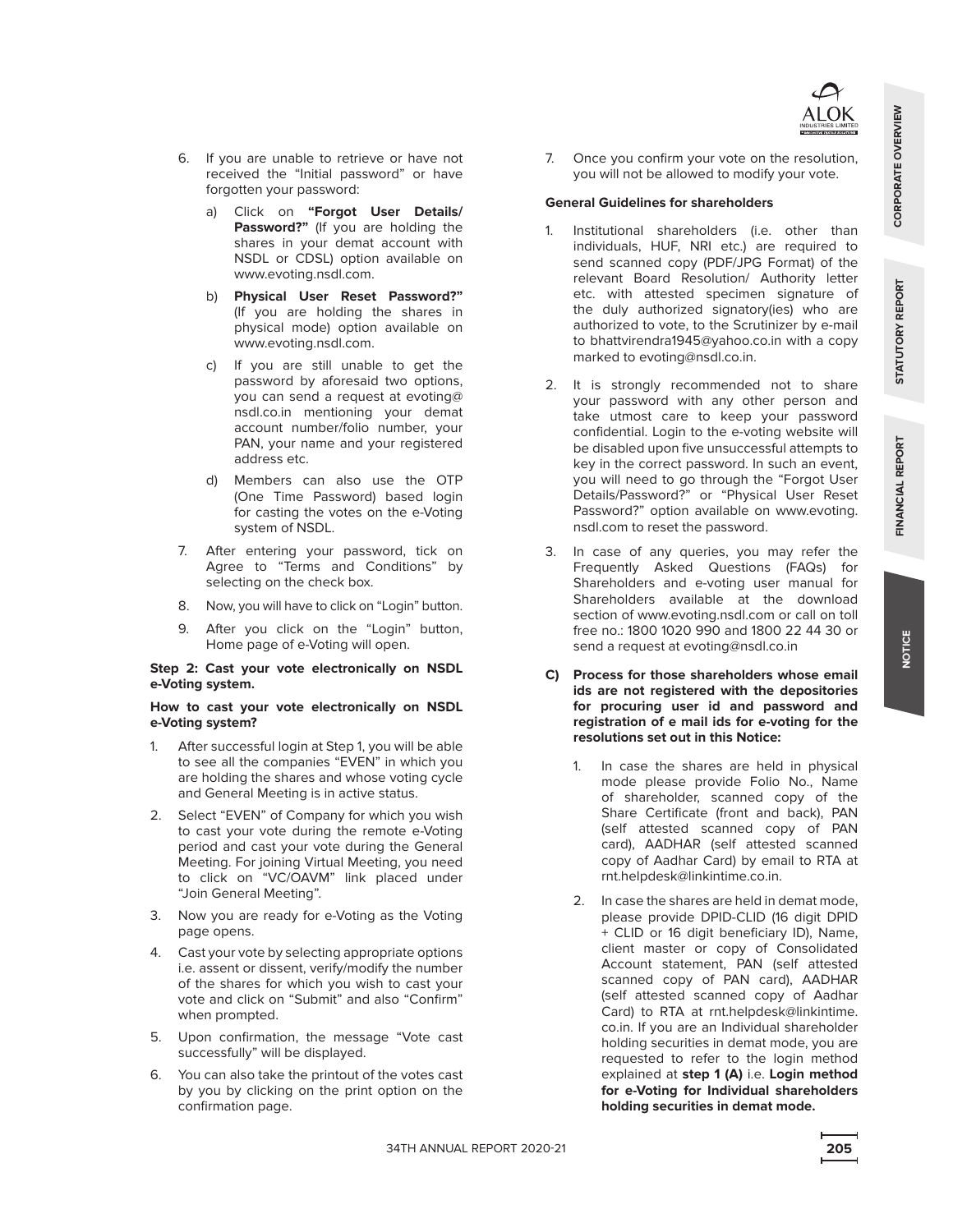

- 3. Alternatively shareholder/Members may send a request to evoting@nsdl.co.in for procuring user id and password for e-voting by providing above mentioned documents.
- 4. In terms of SEBI circular dated 9th December, 2020 on e-Voting facility provided by Listed Companies, Individual shareholders holding securities in demat mode are allowed to vote through their demat account maintained with Depositories and Depository Participants. Shareholders are required to update their mobile number and email ID correctly in their demat account in order to access e-Voting facility.
- 24. The facility for ballot / polling paper shall be made available at the AGM and the Members attending AGM who have not cast their vote by remote e-voting shall be able to vote at the AGM through ballot / polling paper.
- 25. Members who have voted through remote e-voting will be eligible to attend the AGM. However, they will not be eligible to vote at the AGM.
- 26. Any person, who acquires the shares of the Company and becomes Member of the Company after dispatch of the Notice and holding the shares as of the cut-off date i.e. 14th September, 2021 may obtain the login ID and password by sending a request at evoting@nsdl.co.in.
- 27. A person, whose name is recorded in the Register of Members or in the Register of Beneficial Owners maintained by the depositories as on the cut-off date only shall be entitled to avail the facility of remote e-voting as well as voting at the AGM through ballot paper.
- 28. The Scrutinizer shall after the conclusion of voting at the AGM, first scrutinize the votes cast at the Meeting and thereafter unblock the votes cast through remote e-voting in the presence of at least two witnesses not in the employment of the Company and shall make and submit, a consolidated scrutinizer's report of the total votes cast in favour or against, if any, to the Chairman or a person authorized in writing, who shall countersign the same and declare the result of the voting forthwith.
- 29. The Results of voting shall be declared within two working days of the conclusion of the AGM of the Company and subject to receipt of requisite number of votes, the Resolutions proposed in the Notice shall be deemed to have been passed on the date of the Meeting, i.e., 21st September, 2021.
- 30. The Results declared along with the consolidated scrutinizer's report will be available on Company's website at www.alokind.com and on NSDL's website at www.evoting.nsdl.com. The results shall simultaneously be communicated to BSE Limited and National Stock Exchange of India Limited.

## **EXPLANATORY STATEMENT PURSUANT TO SECTION 102 (1) OF THE COMPANIES ACT, 2013.**

The following Statement sets out the material facts relating to Item No. 3 mentioned in accompanying Notice:

### **Item No. 3:**

#### **Ratification of remuneration of the Cost Auditors:**

The Board of Directors has, approved the appointment and remuneration of the Cost Auditors to conduct the audit of the cost records of the Company, for the Financial Year ending 31st March, 2022, as per the following details:

| Sr. | Name of the Cost              | <b>Industry</b>                       | <b>Cost Audit</b> |
|-----|-------------------------------|---------------------------------------|-------------------|
| No. | <b>Auditor</b>                |                                       | Fee (in ₹)        |
|     | M/s. B.J.D.<br>Nanabhoy & Co. | Plastics and polymers<br>and Textiles | ₹ 99.000/-        |

In accordance with the provisions of Section 148 of the Act read with the Rules made thereunder, the remuneration payable to the Cost Auditors, as recommended by the Audit Committee and approved by the Board, has to be ratified by the Members of the Company.

Accordingly, ratification by the Members is sought for the remuneration payable to the Cost Auditors for the Financial Year ending 31st March, 2022 by passing an Ordinary Resolution as set out at Item No.3 of the Notice.

None of the Directors / Key Managerial Personnel of the Company / their relatives are, in any way, concerned or interested, financially or otherwise, in the resolution.

The Board recommends the Ordinary Resolution set out at Item No. 3 of the Notice for ratification by the Members.

By Order of the Board of Directors

#### **Hitesh Kanani**

Company Secretary and Compliance Officer Membership No. F6188

Mumbai, 19th July, 2021

## **Registered Office:**

Survey Nos.17/5/1 & 521/1, Village Rakholi / Saily, Silvassa – 396 230, Union Territory of Dadra & Nagar Haveli. CIN: L17110DN1986PLC000334 Website: www.alokind.com E-mail: investor.relations@alokind.com Tel No. 0260-6637000; Fax No. 0260-2645289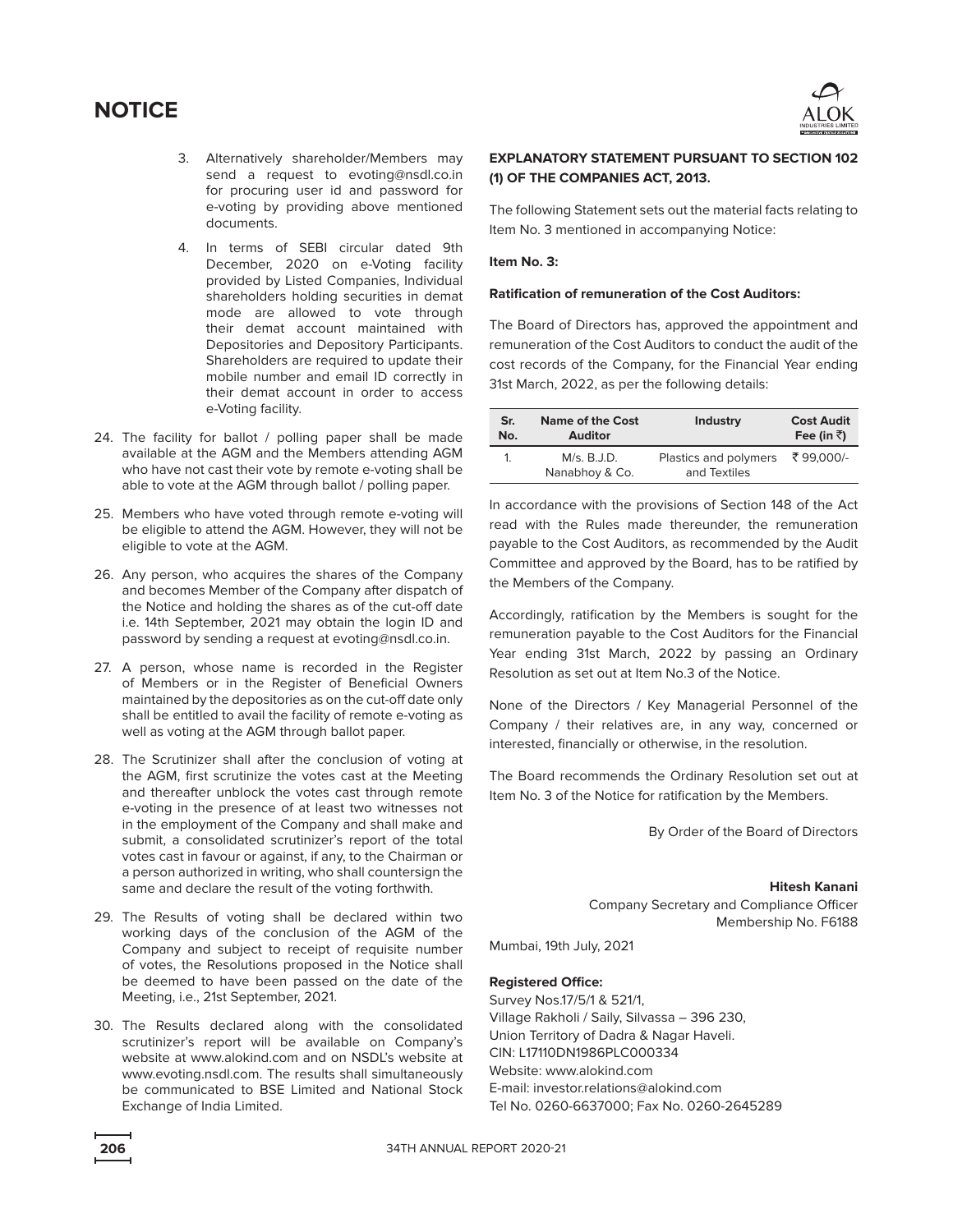

## **ANNEXURE TO THE NOTICE DATED 19TH JULY, 2021**

## **Details of Director retiring by rotation at the Meeting:**

| <b>Name</b>                                                                                        | Mr. Hemant Desai (DIN:00008531)                                                                                                                                                                                                        |  |  |
|----------------------------------------------------------------------------------------------------|----------------------------------------------------------------------------------------------------------------------------------------------------------------------------------------------------------------------------------------|--|--|
| Date of Birth/Age                                                                                  | 29th May, 1952/ 69 Years                                                                                                                                                                                                               |  |  |
| Designation                                                                                        | Nominee Director (Non-Executive) representing Reliance Industries Limited.                                                                                                                                                             |  |  |
| Nationality                                                                                        | Indian                                                                                                                                                                                                                                 |  |  |
| Profile                                                                                            | Provided in the Corporate Governance Report.                                                                                                                                                                                           |  |  |
| Experience (including expertise in<br>specific functional area)                                    | Various areas including Marketing, Strategic Planning, Finance and Corporate Affairs across<br>industrial infrastructure of Power, Ports, Petroleum and Gas Pipelines, Petro-Retail outlets                                            |  |  |
| Date of first appointment on the Board                                                             | 14th September, 2020                                                                                                                                                                                                                   |  |  |
| Qualification                                                                                      | B.Com., Executive Education Programs at Duke University, USA and London Business School UK                                                                                                                                             |  |  |
| Experience                                                                                         | More than 45 years                                                                                                                                                                                                                     |  |  |
| Terms and conditions of re-appointment                                                             | Mr. Hemant Desai, who was re-appointed as a Nominee Director (Non-Executive) representing<br>Reliance Industries Limited of the Company at the Annual General Meeting held on 29th December,<br>2020, is liable to retire by rotation. |  |  |
| Details of remuneration sought to be<br>paid                                                       | The Non-Executive Directors of the Company have unanimously decided to waive their sitting fees<br>for attending the Meetings of the Board of Directors and/or the Committee(s).                                                       |  |  |
| Last drawn remuneration, if applicable                                                             | N.A.                                                                                                                                                                                                                                   |  |  |
| Shareholding in the Company including<br>shareholding as a beneficial owner                        | <b>NIL</b>                                                                                                                                                                                                                             |  |  |
| Relationship with other Directors,<br>Manager and other Key Managerial<br>Personnel of the Company | N.A.                                                                                                                                                                                                                                   |  |  |
| The number of Meetings of the Board<br>attended during the Year                                    | 4 (2020-21)                                                                                                                                                                                                                            |  |  |
| Directorship held in other companies                                                               | Hazira Area Industries Association<br>٠                                                                                                                                                                                                |  |  |
| as on date                                                                                         | <b>Gujarat Chemical Port Limited</b><br>٠                                                                                                                                                                                              |  |  |
|                                                                                                    | Hazira Area HSEF (Health Safety Environment & Fire) Foundation<br>٠                                                                                                                                                                    |  |  |
| Membership/Chairmanship of                                                                         | $\mathbf{1}$ .<br><b>Gujarat Chemical Port Limited</b>                                                                                                                                                                                 |  |  |
| Committees of other Companies as<br>on date                                                        | Corporate Social Responsibility Committee<br>Member                                                                                                                                                                                    |  |  |
|                                                                                                    | <b>Investment Committee</b><br>Member                                                                                                                                                                                                  |  |  |

By Order of the Board of Directors

## **Hitesh Kanani**

Company Secretary and Compliance Officer Membership No.F6188 FINANCIAL REPORT

CORPORATE OVERVIEW

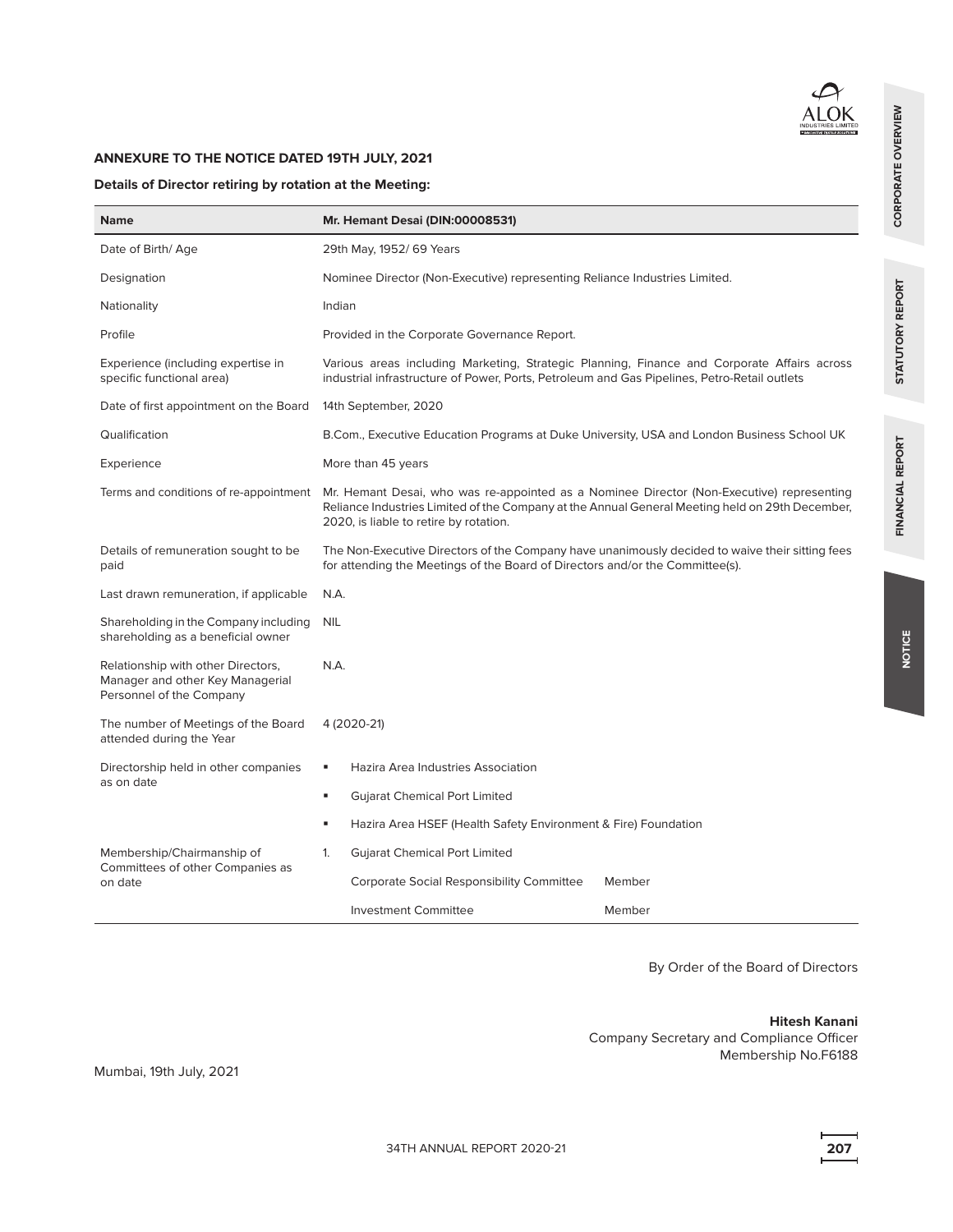

# **34TH ANNUAL GENERAL MEETING TO BE HELD ON TUESDAY, 21ST SEPTEMBER, 2021 AT 12:30 P.M MAP SHOWING LOCATION OF THE VENUE OF ANNUAL GENERAL MEETING OF ALOK INDUSTRIES LIMITED**



## **Venue:**

Alok Public School, Alok City, Silvassa-Khanvel Road, Silvassa – 396230, Union Territory of Dadra and Nagar Haveli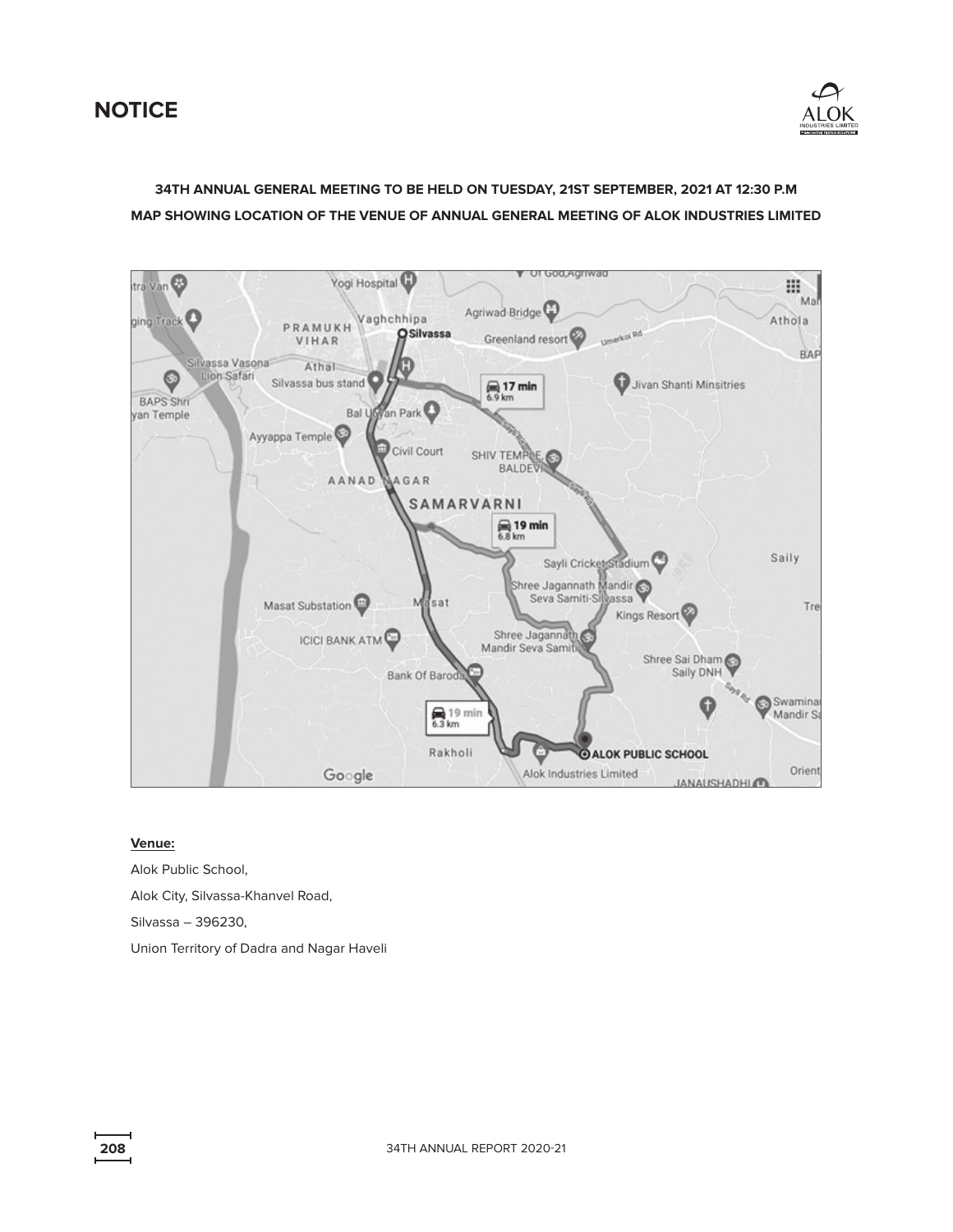**ATTENDANCE SLIP**



### CIN: L17110DN1986PLC000334

Registered Office: Survey Nos.17/5/1 & 521/1, Village Rakholi/ Saily, Silvassa-396230, Union Territory of Dadra and Nagar Haveli Website: www.alokind.com; e-mail: investor.relations@alokind.com; Tel.: 0260-6637000; Fax: 0260-2645289;

PLEASE FILL ATTENDANCE SLIP AND HAND IT OVER AT THE ENTRANCE OF THE MEETING HALL Joint shareholders may obtain additional slip at the venue of the Meeting.

| $DPId^*$                             |  | Folio No.     |  |
|--------------------------------------|--|---------------|--|
| Client Id*                           |  | No. of Shares |  |
| NAME AND ADDRESS OF THE SHAREHOLDER: |  |               |  |

I hereby record my presence at the **THIRTY-FOURTH ANNUAL GENERAL MEETING** of the members of the Company held on **Tuesday, 21st September, 2021 at 12:30 p.m.** at Alok Public School, Alok City, Silvassa-Khanvel Road, Silvassa – 396230, Union Territory of Dadra and Nagar Haveli.

\*Applicable for investors holding shares in electronic form Signature of Shareholder / Proxy



#### **PROXY FORM**

[Pursuant to Section 105(6) of the Companies Act, 2013 and Rule 19(3) of the Companies (Management and Administration) Rules, 2014]

CIN: L17110DN1986PLC000334

Registered Office: Survey Nos.17/5/1 & 521/1, Village Rakholi/ Saily, Silvassa-396230, Union Territory of Dadra and Nagar Haveli Website: www.alokind.com; e-mail: investor.relations@alokind.com; Tel.: 0260-6637000; Fax: 0260-2645289;

| Name of the member(s) | e-mail Id              |  |
|-----------------------|------------------------|--|
| Registered address    | Folio No. / *Client Id |  |
|                       | *DP Id                 |  |

I/We being the member(s) of shares of Alok Industries Limited, hereby appoint:

|  | having e-mail id _ | _or failing him |
|--|--------------------|-----------------|
|  | having e-mail id _ | _or failing him |
|  | having e-mail id _ |                 |

and whose signature(s) are appended below as my/our proxy to attend and vote (on a poll) for me/us and on my/our behalf at the **THIRTY-FOURTH ANNUAL GENERAL MEETING** of the members of the Company to be held on **Tuesday, 21st September, 2021 at 12:30 p.m.** at Alok Public School, Alok City, Silvassa-Khanvel Road, Silvassa – 396230, Union Territory of Dadra and Nagar Haveli and at any adjournment thereof in respect of such resolutions as are indicated below:

\* I/We wish my above proxy to vote in the manner as indicated in the box below:

 $\frac{1}{\sqrt{2}}$ 

 $\chi$ 

|    | <b>Resolutions</b>                                                                                                                                                       | For | Against |
|----|--------------------------------------------------------------------------------------------------------------------------------------------------------------------------|-----|---------|
|    | Consider and adopt:<br>audited financial statement for the Financial Year ended 31st March 2021 and the Reports of the Board of<br>a)<br>Directors and Auditors thereon. |     |         |
|    | audited consolidated financial statement for the Financial Year ended 31st March, 2021 and the Report of<br>b)<br>Auditors thereon.                                      |     |         |
|    | Re-appointment of Mr. Hemant Desai as a Director retiring by rotation.                                                                                                   |     |         |
| 3. | Ratification of the remuneration of the Cost Auditors for the Financial Year ending 31st March, 2022.                                                                    |     |         |